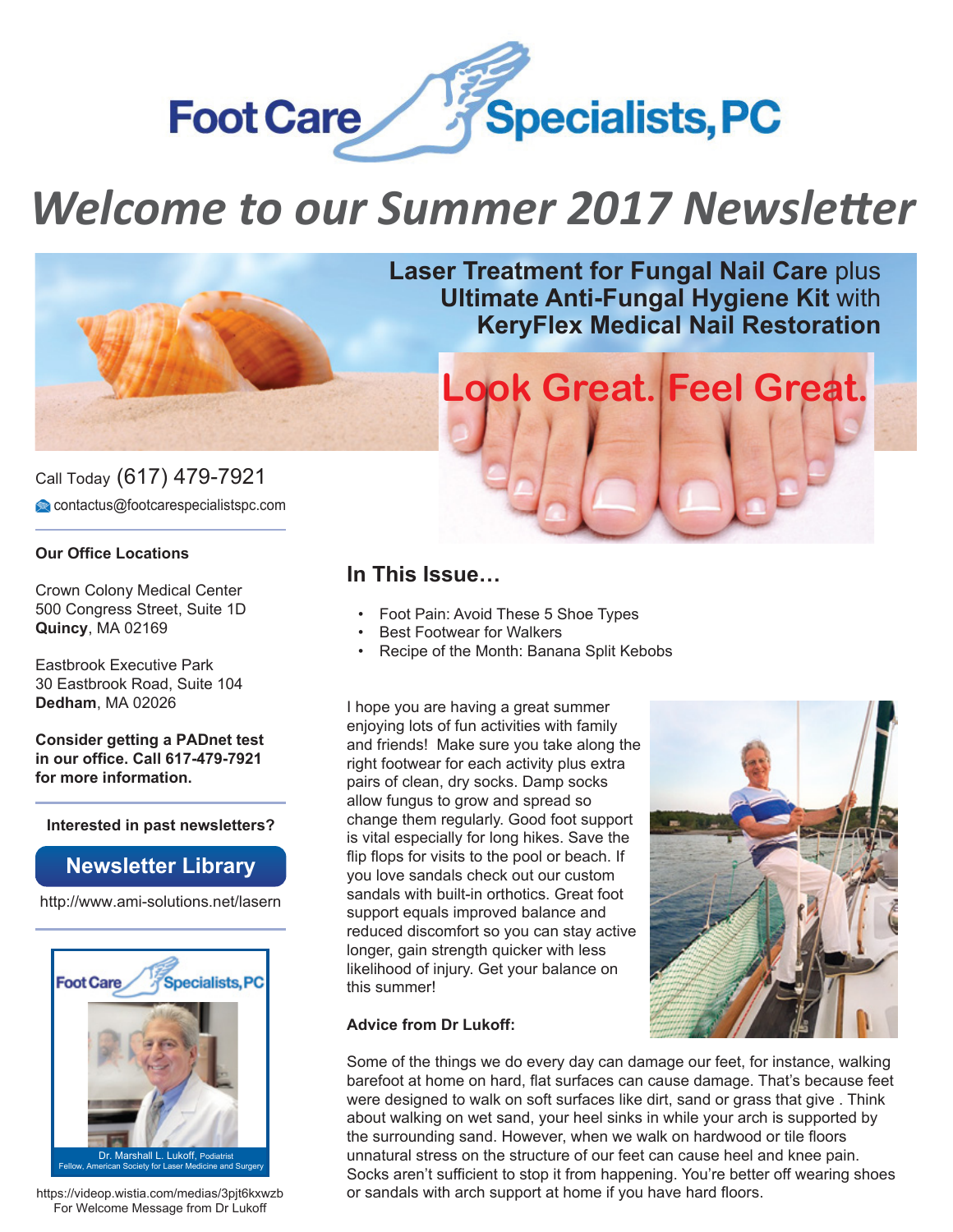

**Make an Appointment Request** online today or call us at **855-FIT-FEET and schedule your appointment today.**

### **History FootNote**

Rubber shoes with canvas tops, or sneakers, were invented in 1892 by the U.S. Rubber Company. They got their name because they were so quiet that a person wearing them could "sneak up" on someone.

### **Celebrity Foot Focus**

Many celebrities sport sneakers with anything from tough leather pants to ladylike pencil skirts, preferring traditional flat soles to the faded-out wedged sneaker fad.

#### **Trivia**

*All of these countries celebrate their Independence Day in July except which one?* 

- A. Belarus
- B. Iceland
- C. Rwanda
- D. Peru

## **Foot Pain: Avoid These 5 Shoe Types**

Do you have sore, aching feet or toe stiffness and pain, or have you developed blisters in unusual spots on your feet? The problem may be your shoes.



Our feet take a beating from walking, running

or even just standing. Wearing the wrong shoes can cause foot pain and any number of temporary or even chronic foot problems.

Here's our list of 5 shoe types to avoid - or at least wear in moderation!

**Ballet Flats.** The down side is these shoes can be *too* flat without adequate arch support, cushioning or shock absorption. But wearing these flexible shoes can also make your feet work harder, creating stronger muscles. Be aware that these shoes can cause tendonitis, heel pain, stress fractures and injuries from stepping on sharp objects.

**Converse-style Sneakers.** These shoes provide cushioning and shock absorption but not much arch support. The flexible material can help those who suffer from hammertoes and bunions. Wearing these shoes for too long can result in tendonitis, heel pain and stress fractures.

**Flip-Flops.** Save these flimsy sandals for protection from burning sand at the beach or to prevent a fungal infection at public places like pools, spas and locker rooms. Flip-flops have no arch support, and your toes have to work hard to keep them on your feet. The lack of cushioning means a really hard heel strike which can cause heel pain. Flip-flops can cause many problems including heel pain, tendonitis, strains and fractures.

**High Heels, Stilettos and Platform Wedges.** A heel that is too high shifts your weight forward onto the balls of your feet and squeezes your toes. Shoes with high heels can even cause a balance problem as they force your hips and knees forward. Platform wedges are less harmful as they have a reduced incline and more cushioning. Problems from wearing stilettos and platform wedges include ankle sprains, neuromas or nerve tumors, pinched nerves, hammertoes and bunions.

**Rainboots.** These are fun and certainly help keep your feet dry but they are not meant to wear for long periods of time. Bacteria and fungi love them because they are waterproof, and the top of the boot can irritate your calf. Wearing rain boots for too long can cause bacterial and fungal infections, wart viruses and blisters.

## **Best Footwear for Walkers**

Walking for exercise is one of the best workouts to help maintain a healthy weight, strengthen muscles and bones, and even prevent or manage some serious health conditions like type 2 diabetes and heart disease.

It's easy to fit in the recommended 30 minutes of walking even if you have a busy schedule. Try



walking to work or using part of your lunch break to walk outside. Make your dog walks a little bit longer.

Walking for exercise is very low cost - all you need is a good pair of walking shoes! Here are some tips on investing in your feet and choosing the right walking shoe: .*...continued on page 3*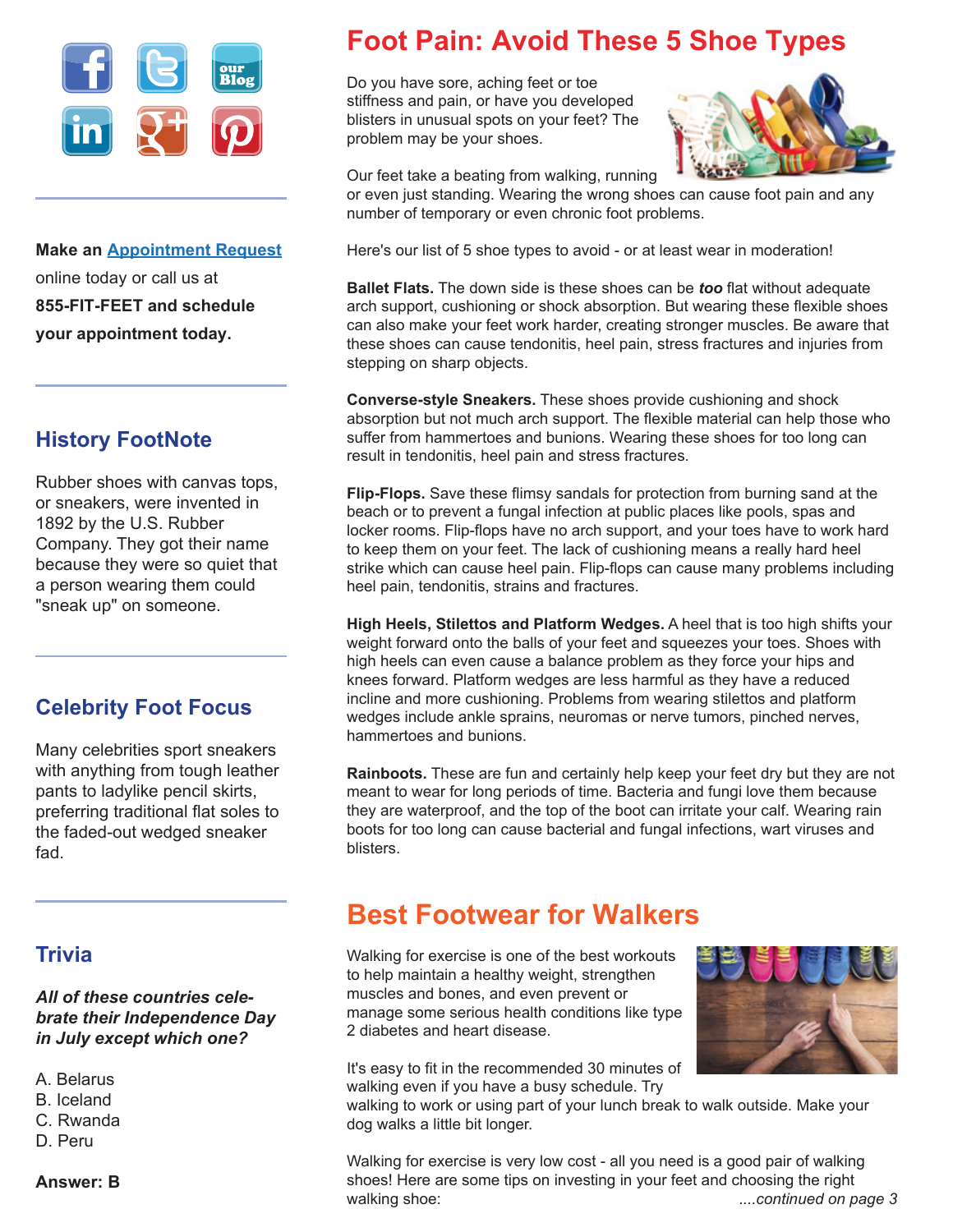#### **Joke of the month**



What do you call a criminal with an attitude going down stairs?

A condescending con descending.







## *....continued from page 2* **Best Footwear for....**

- **Make sure the shoe supports your individual arch type.** For a **low arch**, sometimes called flat feet, look for a shoe with a straight last (a *"last"* is the shape of the sole - its footprint) and motion control that will help stabilize your feet. Those with **high arches** will benefit from lots of cushioning and a curved last. With a **neutral arch**, walking shoes should have firm midsoles and straight to semi-curved lasts.
- **Get a good fit.** Your walking shoes must be long enough 1/2" between your longest toe and the shoe - so your toes aren't jammed against the front of the shoe. Look for a high toe box with plenty of toe room. Shop at an athletic shoe store later in the day when your feet are largest and ask to have both feet measured. Try the shoes on with your own socks and walk around the store to make sure the shoes fit well and are comfortable right away.
- **Look for good walking shoe features.** Look for an Achilles tendon protector around the heel; a mesh, leather or synthetic upper to let your foot breathe; a well-cushioned insole; extra gel or foam midsole cushioning; grooves and treads on the outsole to help with traction; and a roomy and rounded toe box with plenty of toe space to prevent calluses.
- **Consider your walking surface.** Asphalt roads have a little "give" so your favorite walking shoes will be fine. Walking on concrete sidewalks may require more cushioning. If you're hitting the trail for a more natural scene, look for more rugged hiking shoes especially if you're carrying a backpack.

## **Recipe of the Month Banana Split Kebobs**

Here's a great healthy summer dessert -- fresh fruit kebobs. Make it fun for the kids with a drizzle of chocolate and crushed peanuts (if there are no allergies!).

### **Ingredients**

- 2 bananas, cut into 1" pieces
- 24 1" pieces pineapple
- 12 large strawberries, rinsed, dried, and halved

#### **Optional:**

- 2 c. chocolate chips
- 1/2 c. peanuts, chopped

#### **Directions**

 1. Make kebobs: Thread two pieces each banana, pineapple, and strawberry onto skewer. Repeat process to assemble all skewers. Place all on parchment-lined baking sheet.

#### **Chocolate and peanut option:**

- 2. In a microwave-safe bowl, melt chocolate in the microwave in 30-second intervals, stirring in between, until completely smooth.
- 3. Drizzle chocolate over fruit kebobs and top with chopped peanuts. Freeze until ready to serve.

*Recipe courtesy of Delish.com*